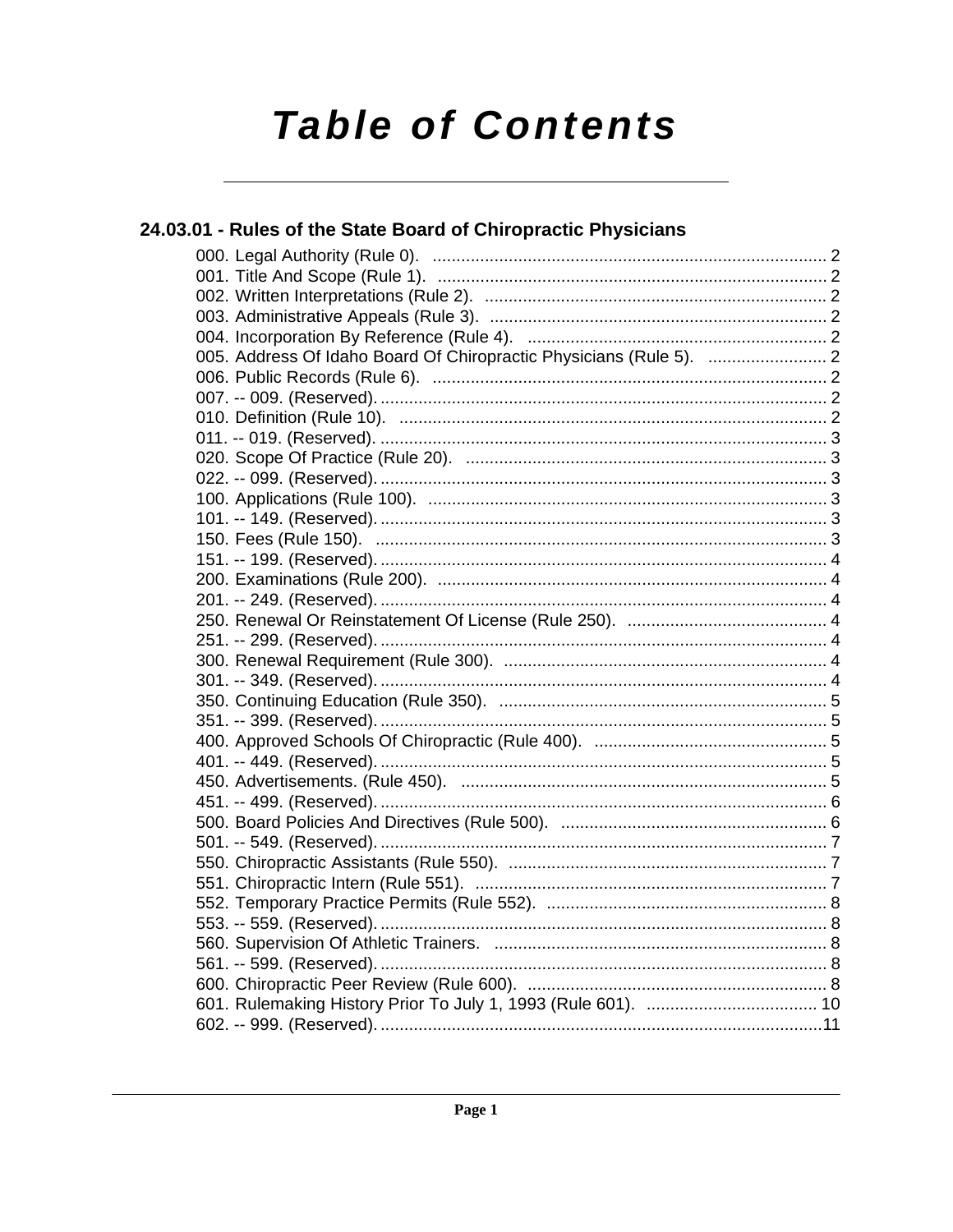#### **IDAPA 24 TITLE 03 CHAPTER 01**

#### **24.03.01 - RULES OF THE STATE BOARD OF CHIROPRACTIC PHYSICIANS**

#### <span id="page-1-1"></span><span id="page-1-0"></span>**000. LEGAL AUTHORITY (RULE 0).**

These rules are hereby prescribed and established pursuant to the authority vested in the State Board of Chiropractic Physicians by the provisions of Section 54-707, Idaho Code. (7-1-93)

#### <span id="page-1-2"></span>**001. TITLE AND SCOPE (RULE 1).**

These rules shall be cited as IDAPA 24.03.01, "Rules of the State Board of Chiropractic Physicians." (7-1-93)

#### <span id="page-1-3"></span>**002. WRITTEN INTERPRETATIONS (RULE 2).**

The board may have written statements that pertain to the interpretation of the rules of this chapter. Such interpretations, if any, are available for public inspection and copying at cost in the main office of the Bureau of Occupational Licenses. (3-15-02) Occupational Licenses.

#### <span id="page-1-4"></span>**003. ADMINISTRATIVE APPEALS (RULE 3).**

Administrative appeals shall be governed by the Administrative Procedure Act, Title 67, Chapter 52, Idaho Code. (3-15-02)

<span id="page-1-5"></span>**004. INCORPORATION BY REFERENCE (RULE 4).**

These rules do not incorporate by reference any document other than those sections of Idaho Code so referenced. (3-15-02)

#### <span id="page-1-6"></span>**005. ADDRESS OF IDAHO BOARD OF CHIROPRACTIC PHYSICIANS (RULE 5).**

[The office of the Board of Chiropractic Physicians is located within the Bureau of Occupational Licenses, Owyhee](mailto:chi@ibol.idaho.gov)  Plaza, 1109 Main Street, Suite 220, Boise, Idaho 83702-5642. The phone number of the Board is (208) 334-3233. The Board's FAX number is (208) 334-3945. The Board's e-mail address is chi@ibol.idaho.gov. The Board's official web [site can be found at](mailto:chi@ibol.idaho.gov) [http://www.ibol.idaho.gov. \(3-29-10\)](http://www.ibol.idaho.gov)

#### <span id="page-1-7"></span>**006. PUBLIC RECORDS (RULE 6).**

The records associated with the Board of Chiropractic Physicians are subject to the provisions of the Idaho Public Records Act, Title 9, Chapter 3, Idaho Code. (3-15-02)

#### <span id="page-1-8"></span>**007. -- 009. (RESERVED).**

#### <span id="page-1-13"></span><span id="page-1-9"></span>**010. DEFINITION (RULE 10).**

**01. Athletic Trainer**. A person licensed by the Idaho Board of Medicine pursuant to Section 54-3909, Idaho Code. (4-11-06)

- <span id="page-1-11"></span><span id="page-1-10"></span>**02. Board**. The State Board of Chiropractic Physicians as prescribed in Section 54-703, Idaho Code. (7-1-93)
- <span id="page-1-14"></span><span id="page-1-12"></span>**03. Bureau**. The Bureau of Occupational Licenses as prescribed in Section 67-2602, Idaho Code. (3-15-02)

**04. Direct Personal Supervision**. Direct Personal Supervision means that the licensed chiropractic physician is physically present in the clinic, is monitoring the activities of the supervisee, and is available to intervene, if necessary. (3-29-10)

**05. Inactive Retired**. The status of a licensee who is over sixty-five (65) years of age, has paid the inactive retired fee and is permanently retired from the practice of chiropractic. The holder of an inactive retired license may not practice chiropractic in Idaho. (3-15-02)

<span id="page-1-16"></span><span id="page-1-15"></span>**06. Inactive Status**. The status of licensure that has been made inactive by compliance with Section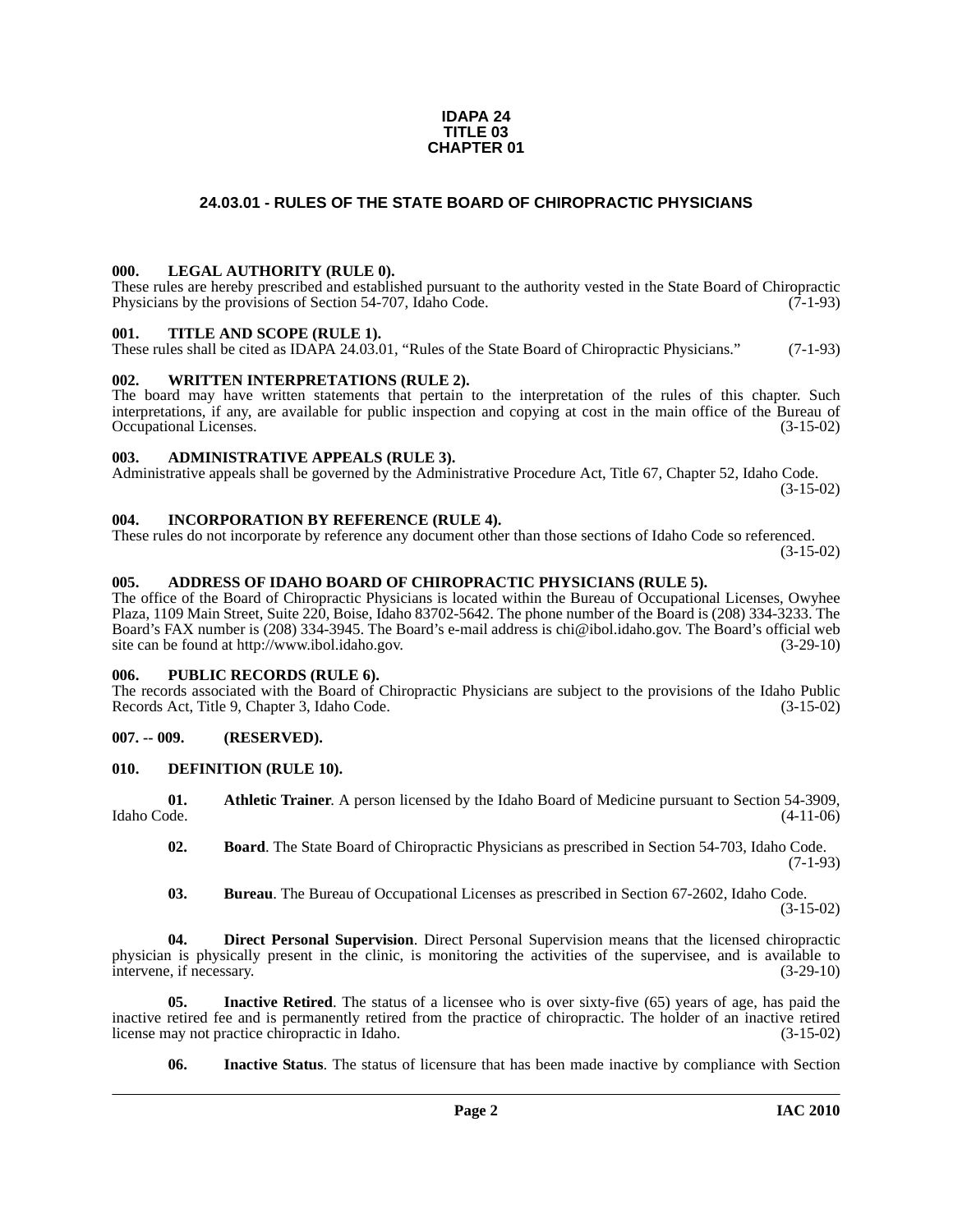54-708(2) and Subsection 300.02. The holder of an inactive license may not practice chiropractic in Idaho. (3-15-02)

#### <span id="page-2-0"></span>**011. -- 019. (RESERVED).**

#### <span id="page-2-12"></span><span id="page-2-1"></span>**020. SCOPE OF PRACTICE (RULE 20).**

Clinical nutritional methods as referenced in Section 54-704, Idaho Code, include, but are not limited to the clinical use, administration, recommendation, compounding, prescribing, selling, and distributing vitamins, minerals, botanical medicine, herbals, homeopathic, phytonutrients, antioxidants, enzymes, and glandular extracts, durable and non-durable medical goods and devices in all their forms. (4-2-08)

#### <span id="page-2-2"></span>**022. -- 099. (RESERVED).**

#### <span id="page-2-8"></span><span id="page-2-3"></span>**100. APPLICATIONS (RULE 100).**

**01. Application**. Applications on forms furnished by the Bureau of Occupational Licenses must be accompanied by an unmounted passport photograph taken within the twelve (12) months preceding the date of application. (3-15-02) application. (3-15-02)

<span id="page-2-11"></span>

| 02. | <b>Qualifications.</b> | $(7-1-93)$ |
|-----|------------------------|------------|
|     |                        |            |

| a. | New applicants will meet the following requirements: | $(7-1-93)$ |
|----|------------------------------------------------------|------------|
|----|------------------------------------------------------|------------|

i. National Boards Parts I, II, III, and IV. (7-1-99)

ii. Graduation from a CCE approved college or university. (7-1-93)

iii. Applicants will be required to sign an affidavit swearing under oath that they have fully reviewed and understand and will abide by the Chiropractic Act, Title 54, Chapter 7, Idaho Code, and the Board's Rules, IDAPA 24, Title 03, Chapter 01, "Rules of the State Board of Chiropractic Physicians." (7-1-99)

**b.** Endorsement applicants will meet the following requirements:  $(7-1-93)$ 

i. Successful passage of the National Boards Parts which were in effect at the time of graduation from chiropractic college and physiotherapy. (4-2-08)

ii. If licensed prior to January, 1980, CCE approved college or university not required. If licensed after January, 1980, applicant must have graduated from a CCE approved college or university. (7-1-93)

iii. Five (5) years of consecutive practice immediately prior to application in another state without discipline. (4-2-08)

iv. National Board Special Purposes Examination for Chiropractors (SPEC). (7-1-99)

v. Applicants will be required to sign an affidavit swearing under oath that they have fully reviewed and understand and will abide by the Chiropractic Act, Title 54, Chapter 7, Idaho Code, and the Board's Rules,<br>IDAPA 24.03.01, "Rules of the State Board of Chiropractic Physicians." (7-1-99) IDAPA 24.03.01, "Rules of the State Board of Chiropractic Physicians."

#### <span id="page-2-4"></span>**101. -- 149. (RESERVED).**

<span id="page-2-5"></span>**150. FEES (RULE 150).**

<span id="page-2-10"></span><span id="page-2-9"></span><span id="page-2-7"></span><span id="page-2-6"></span>

| 01. | <b>Application Fee.</b> Application Fee (includes original license) - Two hundred fifty dollars (\$250). | $(3-10-00)$ |
|-----|----------------------------------------------------------------------------------------------------------|-------------|
| 02. | <b>Annual Renewal Fee.</b> Annual Renewal Fee - One hundred dollars (\$100).                             | $(7-1-93)$  |
| 03. | <b>Inactive License.</b> Inactive License - Fifty dollars (\$50).                                        | $(7-1-93)$  |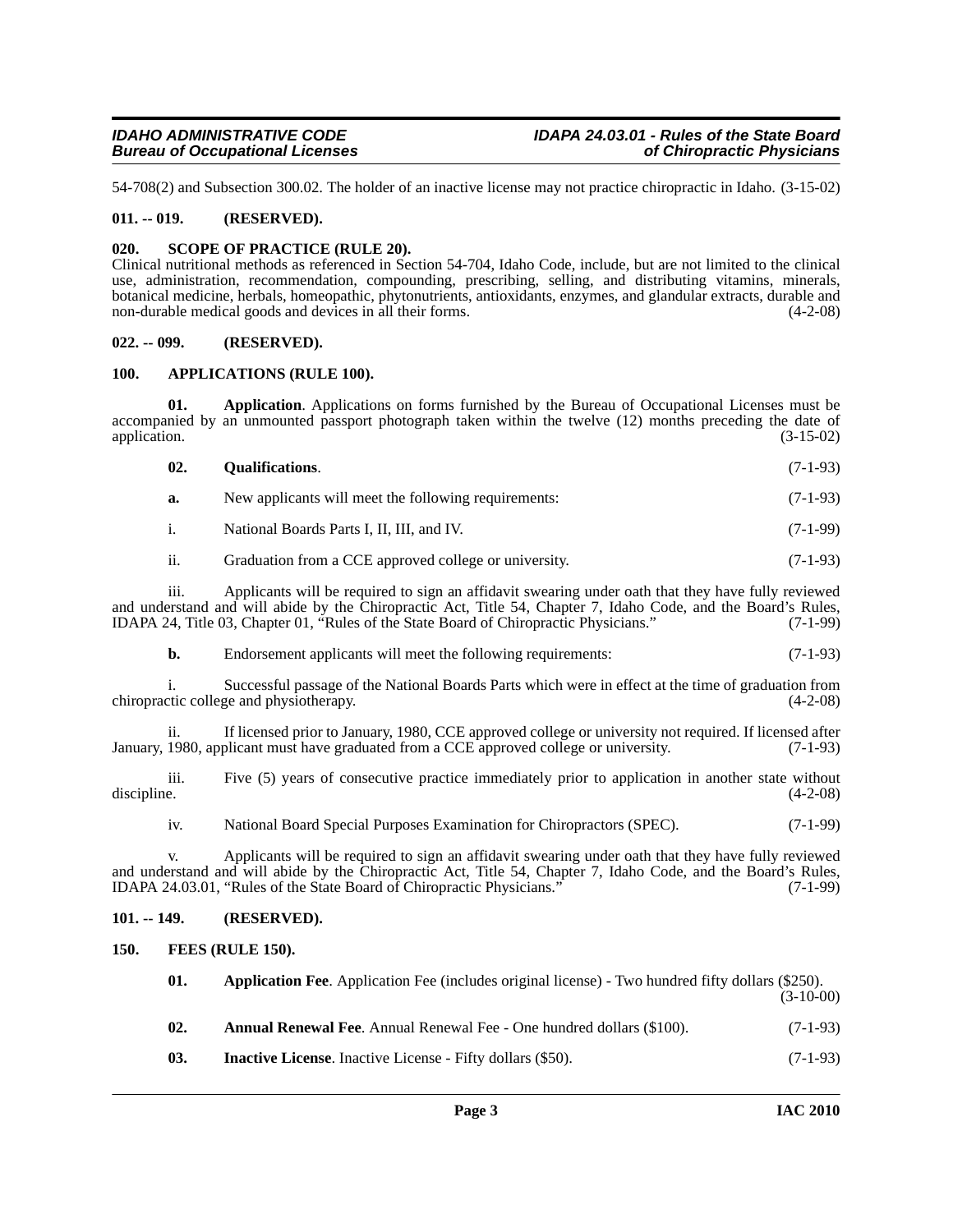<span id="page-3-16"></span><span id="page-3-12"></span><span id="page-3-10"></span>

| -04. | <b>Inactive.</b> Inactive (retired, age sixty-five (65) and over) License - Five dollars (\$5). | $(7-1-93)$ |
|------|-------------------------------------------------------------------------------------------------|------------|
| 05.  | <b>Temporary Permit Fee.</b> Temporary Permit Fee - Fifty dollars (\$50).                       | $(7-1-93)$ |
| 06.  | Non-Refundable. All fees are non-refundable.                                                    | $(7-1-93)$ |

#### <span id="page-3-0"></span>**151. -- 199. (RESERVED).**

#### <span id="page-3-1"></span>**200. EXAMINATIONS (RULE 200).**

It shall be the applicant's duty to take and successfully pass the National Board Examinations administered by the National Board of Chiropractic Examiners as specified in these rules. (3-10-00)

#### <span id="page-3-2"></span>**201. -- 249. (RESERVED).**

#### <span id="page-3-14"></span><span id="page-3-3"></span>**250. RENEWAL OR REINSTATEMENT OF LICENSE (RULE 250).**

<span id="page-3-9"></span>**01. Expiration Date**. All chiropractic licenses expire and must be renewed annually in accordance with Section 67-2614, Idaho Code. Licenses not so renewed will be canceled. (5-3-03)

<span id="page-3-13"></span>**02. Reinstatement**. Any license canceled for failure to renew may be reinstated in accordance with Section 67-2614, Idaho Code, with the exception that the reinstatement fee shall be two hundred fifty dollars (\$250) and the applicant shall submit proof of having met the required continuing education for the year of reinstatement.

(5-3-03)

<span id="page-3-8"></span>**03. Canceled License**. A license that has been canceled for a period of more than five (5) years may be re-issued in accordance with section 67-2614, Idaho Code. (5-3-03)

#### <span id="page-3-4"></span>**251. -- 299. (RESERVED).**

#### <span id="page-3-5"></span>**300. RENEWAL REQUIREMENT (RULE 300).**

<span id="page-3-15"></span><span id="page-3-7"></span>

**a.** The established fee; and (7-1-93)

**b.** Certification of having attended and completed a minimum of twelve (12) hours of scientific clinics, forums, or chiropractic study within the previous twelve (12) months, as approved by the Idaho Board of Chiropractic Physicians. Effective January 1, 2009, certification of having attended and completed a minimum of eighteen (18) hours of scientific clinics, forums, or chiropractic study within the previous twelve (12) months, as approved by the board. (4-2-08)

<span id="page-3-11"></span>**02. Inactive Status**. Each application for an Inactive status license must be accompanied by: (3-15-02)

- **a.** The established fee; and (3-15-02)
- <span id="page-3-17"></span>**b.** A written request to change a current active license to an inactive license.  $(3-15-02)$

**03. Waiving Continued Education Requirements**. All continued education requirements will be waived for any year or portion thereof that a licensee maintains an inactive license and is not actively practicing in Idaho. Inactive license renewal notices and licenses will be marked "Inactive." When the licensee desires active status, he must show acceptable fulfillment of continuing educational requirements for the current year and submit a fee equivalent to the difference between the inactive and active renewal fee. The continuing educational requirement and the fees will not be prorated for a partial year. (3-15-02)

<span id="page-3-6"></span>**301. -- 349. (RESERVED).**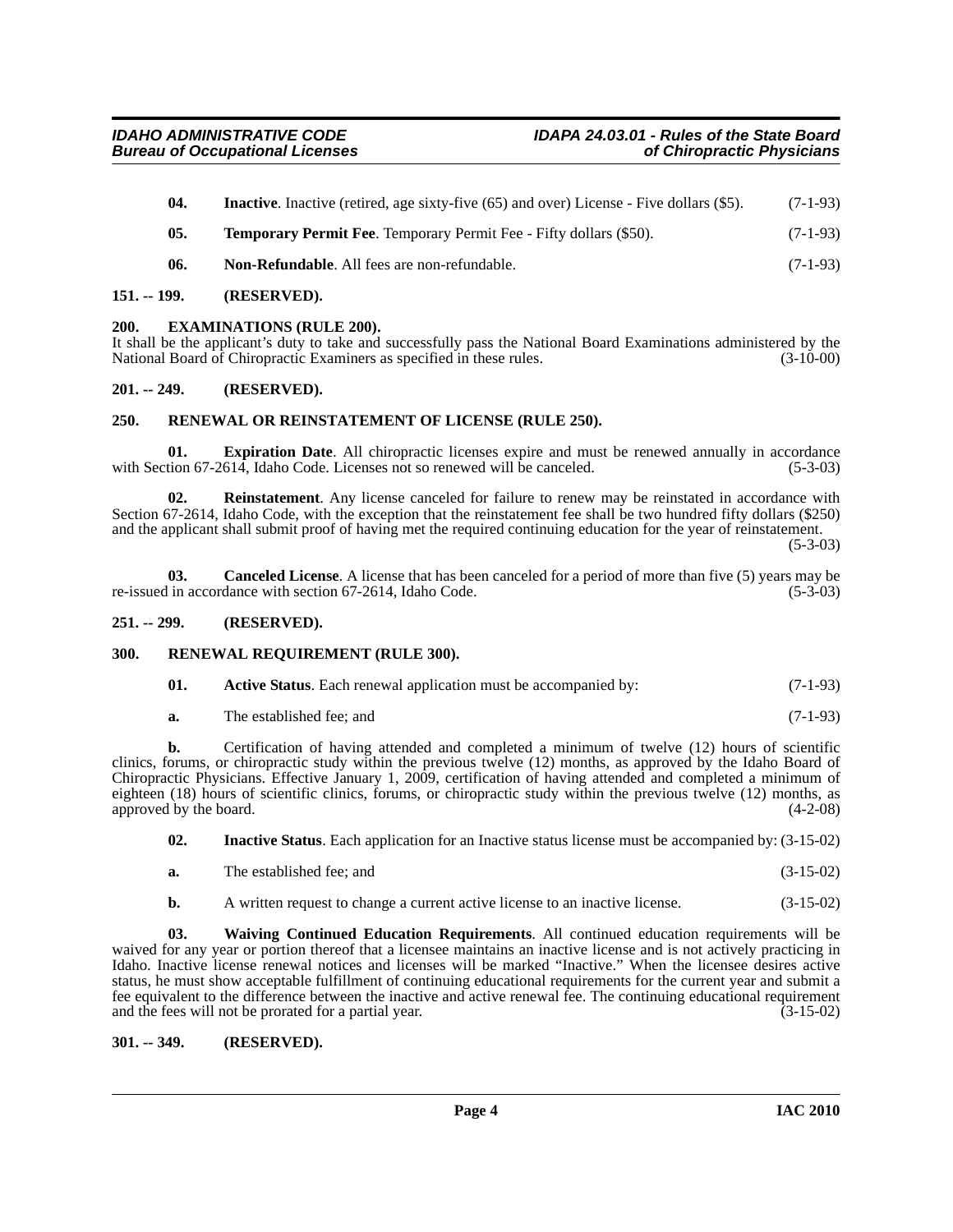#### <span id="page-4-7"></span><span id="page-4-0"></span>**350. CONTINUING EDUCATION (RULE 350).**

In order to further protect the public health and to facilitate the administration of the Chiropractic Act, the board has formulated the following rules: (7-1-93)

| <b>Subject Material.</b> The subject material of the continuing education requirement shall be germane |             |
|--------------------------------------------------------------------------------------------------------|-------------|
| to the practice of chiropractic and either;                                                            | $(3-15-02)$ |
| Sponsored by an approved school of chiropractic; or                                                    | $(3-15-02)$ |

- <span id="page-4-12"></span>**b.** Otherwise approved by the board. (3-15-02)
- <span id="page-4-13"></span>**c.** "Germane to the practice of chiropractic" shall be limited to Section 54-704(1), Idaho Code. (3-15-02)

**02. Verification of Attendance**. It shall be necessary for each licensee to maintain verification of attendance by securing authorized signatures or other documentation from the course instructors or sponsoring institution substantiating any and all hours attended by the applicant. This verification shall be maintained by the licensee and provided to the Board upon the request of the Board or its agent. (3-15-02)

<span id="page-4-8"></span>**03. Distance Learning and Home Study**. The board may approve a course of study for continuing education credit that does not include the actual physical attendance of the applicant in a face-to-face setting with the course instructor. Distance Learning or Home Study courses shall be eligible for continuing education credits if sponsored by an approved school of chiropractic or upon approval by the board. Licensee shall not accumulate more than six (6) continuing education hours per renewal period from distance learning or home study. (4-2-08)

<span id="page-4-10"></span>**04. Requests for Approval**. All requests for approval or pre-approval of educational programs must be made to the board in writing, and must be accompanied by a statement that includes the name of the instructor or instructors, the date and time and location of the course, the specific agenda for the course, the number of continuing education credit hours requested, and a statement of how the course is believed to be pertinent to the practice of chiropractic. (3-15-02)

#### <span id="page-4-1"></span>**351. -- 399. (RESERVED).**

#### <span id="page-4-2"></span>**400. APPROVED SCHOOLS OF CHIROPRACTIC (RULE 400).**

#### <span id="page-4-11"></span><span id="page-4-6"></span>**01. Requirement for Approval**. (7-1-93)

**a.** The Idaho Board of Chiropractic Physicians will consider only that school or college or university of chiropractic as a reputable school, college or university of chiropractic in good standing if such school, college or university conforms to the requirements of "recognized candidate for accreditation," or "accredited" of the Council of Chiropractic Education or any foreign country college which meets equivalent standards as determined by the Idaho Board of Chiropractic Physicians and teaches accredited courses in all the subjects set forth in Section 54-709(1)(b), Idaho Code. (7-1-93)

**b.** Regardless of the Council on Chiropractic Education status, the Board may make additional ents for approval as a reputable school, college or university of Chiropractic. (7-1-93) requirements for approval as a reputable school, college or university of Chiropractic.

<span id="page-4-9"></span>**02.** New Schools. Those graduates of new schools of chiropractic will only be accepted for licensure application provided the school reaches "recognized candidate for accreditation" status with the Council on Chiropractic Education within one year following the first graduating class and are approved by the Idaho Board of Chiropractic Physicians. (7-1-93)

#### <span id="page-4-3"></span>**401. -- 449. (RESERVED).**

#### <span id="page-4-5"></span><span id="page-4-4"></span>**450. ADVERTISEMENTS. (RULE 450).**

No chiropractor shall disseminate or cause the dissemination of any advertisement or advertising which is any way fraudulent, false, deceptive or misleading. Any advertisement or advertising shall be deemed by the board to be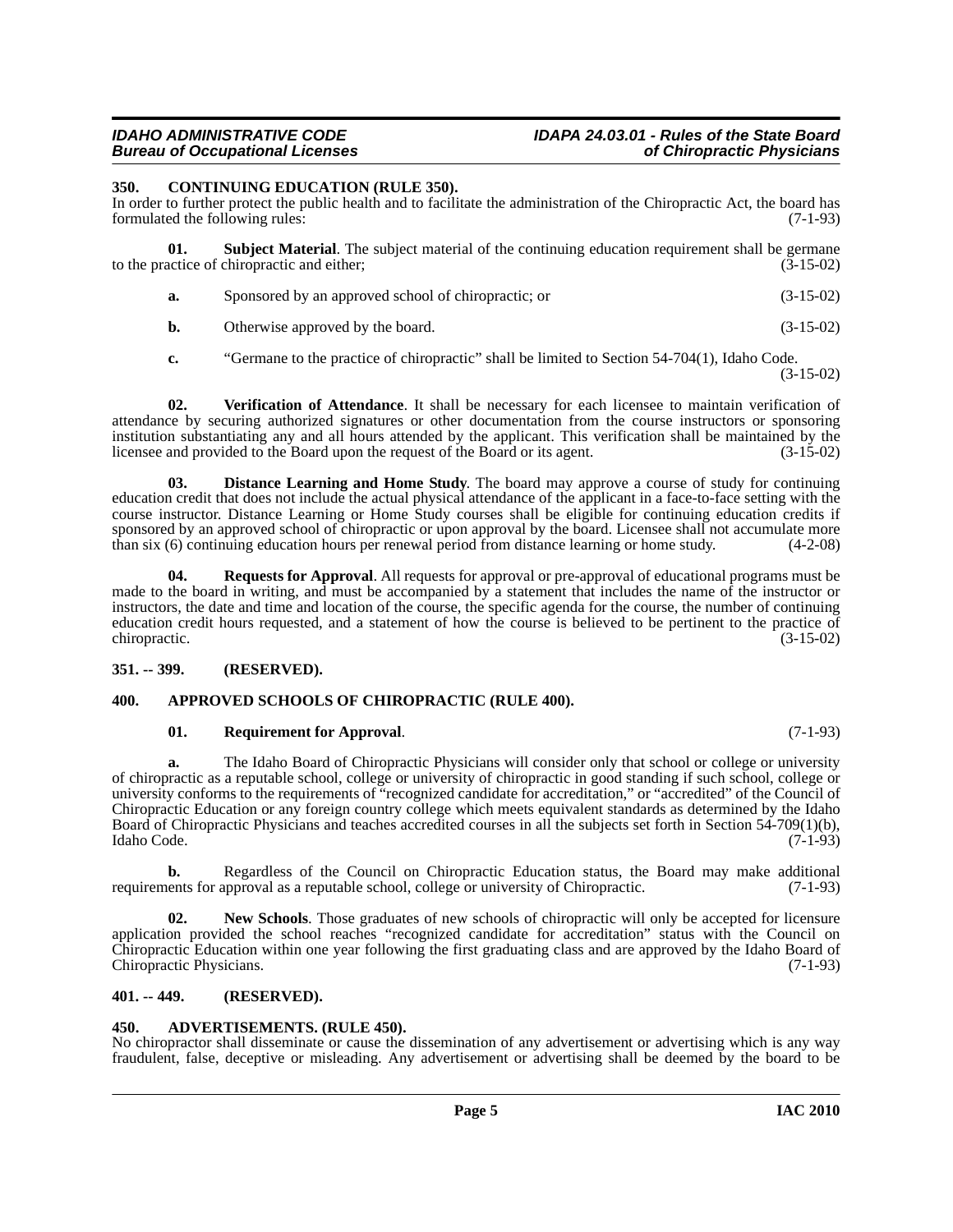## *IDAHO ADMINISTRATIVE CODE IDAPA 24.03.01 - Rules of the State Board*

fraudulent, false, deceptive, or misleading if it: (7-1-93)

<span id="page-5-14"></span><span id="page-5-8"></span>**01. Contains a Misrepresentation of Fact**. Contains a misrepresentation of fact; or (7-1-93)

**02. Misleading or Deceptive**. Is misleading or deceptive because in its content or in the context in which it is presented it makes only a partial disclosure of relevant facts. More specifically, it is misleading and deceptive for a chiropractor to advertise free services (i.e. x-rays, examination, etc.) or services for a specific charge when in fact the chiropractor is transmitting a higher charge for the advertised services to a third party payor for payment or charges the patient or a third party. It is misleading and deceptive for a chiropractor or a group of chiropractors to advertise a chiropractic referral service or bureau unless the advertisement specifically names each of the individual chiropractors who are participating in the referral service or bureau; or (7-1-93)

<span id="page-5-9"></span>**03. Creates False, or Unjustified Expectations of Beneficial Treatment or Successful Cures**. Creates false, or unjustified expectations of beneficial treatment or successful cures; or (7-1-93)

<span id="page-5-2"></span>**04.** Appeals Primarily to Lay Person. Is likely to appeal primarily to a lay person's fears, ignorance, ies regarding his state of health or physical well-being; or  $(7-1-93)$ or anxieties regarding his state of health or physical well-being; or

<span id="page-5-12"></span>**05. Fails to Identify**. Fails to identify conspicuously the chiropractor or chiropractors referred to in the advertising as a chiropractor or chiropractors; or (7-1-93)

<span id="page-5-13"></span>**06.** Failure to Perform. Contains any representations or claims, as to which the chiropractor, referred advertising, fails to perform; or to in the advertising, fails to perform; or

<span id="page-5-16"></span>**07. Use of the Term "Chiropractor."** Contains any representation which identifies the chiropractic practice being advertised by a name which does not include the terms "chiropractor," "chiropractic," or some easily recognizable derivative thereof; or (7-1-93)

<span id="page-5-3"></span>**08. Area of Practice**. Contains any representation regarding a preferred area of practice or an area of practice in which the practitioner in fact specializes, which represents or implies that such specialized or preferred area of practice requires, or that the practitioner has received any license or recognition by the state of Idaho or its authorized agents, which is superior to the license and recognition granted to any chiropractor who successfully meets the licensing requirements of Chapter 7, Title 54, Idaho Code; or (7-1-93)

<span id="page-5-10"></span>**09. Deceptive or Misleading Heading**. Appears in any classified directory, listing, or compendium under a heading, which when considered together with the advertisement, has the capacity or tendency to be deceptive or misleading with respect to the profession or professional status of the chiropractor; or (7-1-93)

<span id="page-5-11"></span>**10. Deceptive or Misleading Information**. Contains any other representation, statement or claim misleading or deceptive. (7-1-93) which is misleading or deceptive.

#### <span id="page-5-0"></span>**451. -- 499. (RESERVED).**

#### <span id="page-5-7"></span><span id="page-5-1"></span>**500. BOARD POLICIES AND DIRECTIVES (RULE 500).**

<span id="page-5-15"></span>**01. Register**. The board shall keep on file a current register of all applicants for licensure, rejected applicants and licentiates, and the current license status of all licensed Idaho Chiropractic Physicians. (7-1-93)

<span id="page-5-6"></span>**02. Board of Chiropractic Physicians' Agents**. The board shall authorize, by written agreement, the of Occupational Licenses to act as agent in its interest. Bureau of Occupational Licenses to act as agent in its interest.

<span id="page-5-5"></span>**03. Board Budget**. The board shall assist in preparation of an annual budget including all anticipated expenditures and income. (7-1-93)

<span id="page-5-4"></span>**04.** Authorized Expenditures. The Board authorizes actual and necessary expenditures for Board to Board Members outside of Board meetings. (7-1-93) business to Board Members outside of Board meetings.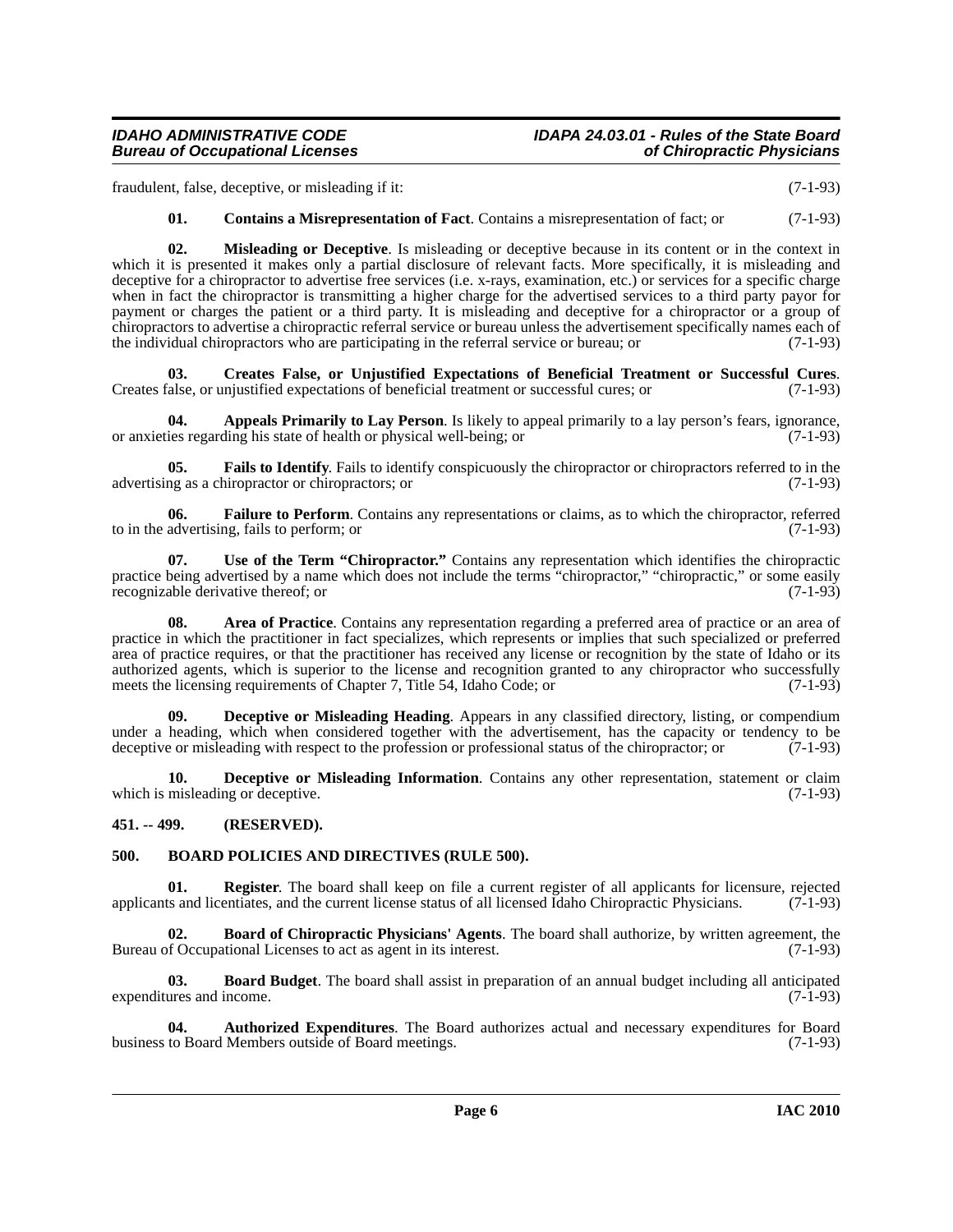<span id="page-6-9"></span>**05. Delegates to Federation of Chiropractic Licensing Boards**. Authorized delegates to the annual shall receive the honorarium and travel expenses as provided in Section 54-706(4), Idaho Code. (7-1-93) congress shall receive the honorarium and travel expenses as provided in Section 54-706(4), Idaho Code.

#### <span id="page-6-0"></span>**501. -- 549. (RESERVED).**

#### <span id="page-6-4"></span><span id="page-6-1"></span>**550. CHIROPRACTIC ASSISTANTS (RULE 550).**

**01. Definition**. A chiropractic assistant is defined as any individual functioning in a dependent relationship with a supervising chiropractic physician in the performance of any chiropractic practice. (7-1-93)

**02. Chiropractic Physician Responsible and Liable**. The chiropractic physician shall be responsible and liable for:  $(7-1-93)$ 

- <span id="page-6-7"></span>**a.** Direct supervision; (7-1-93)
- **b.** Any acts of the assistant in the performance of chiropractic practice; (7-1-93)

**c.** Proper training and capabilities of the chiropractic assistant before authorization is given to perform any chiropractic practice. (7-1-93)

- <span id="page-6-3"></span>**03. Chiropractic Assistant Limitations**. A chiropractic assistant shall not: (7-1-93)
- **a.** Manipulate articulations; (7-1-93)
- **b.** Provide diagnostic results or interpretations to the patient; (7-1-93)

**c.** Provide treatment advice to any patient without instructions from the supervising Chiropractic Physician. (7-1-93) Physician.  $(7-1-93)$ 

#### <span id="page-6-5"></span><span id="page-6-2"></span>**551. CHIROPRACTIC INTERN (RULE 551).**

**01. Definition**. A chiropractic intern is defined as any individual who is presently enrolled in a school of chiropractic and is qualified to practice as an intern as established by the approved chiropractic college that the individual attends and who will function in a dependent relationship with a supervising chiropractic physician in the performance of chiropractic practice. (3-29-10) performance of chiropractic practice.

**02. Chiropractic Physician Responsible and Liable**. The chiropractic physician shall be responsible and liable for:  $(3-15-02)$ 

<span id="page-6-8"></span>**a.** Direct personal supervision of the intern; (3-15-02)

**b.** Any acts of the intern in the performance of chiropractic practice; (3-15-02)

**c.** Determining that the intern possesses sufficient training and capabilities before authorization is perform any chiropractic practice. (3-15-02) given to perform any chiropractic practice.

#### <span id="page-6-6"></span>**03. Chiropractic Intern Limitations**. A chiropractic intern shall not: (3-15-02)

**a.** Perform any chiropractic practice independently, but must perform all such practice under the rsonal supervision of a licensed Chiropractic Physician; (3-15-02) direct personal supervision of a licensed Chiropractic Physician;

**b.** Provide diagnostic results or interpretations to the patient prior to consultation with the supervising Chiropractic Physician; (3-15-02)

**c.** Provide treatment advice to any patient without instructions from the supervising Chiropractic Physician. (3-15-02) Physician.  $(3-15-02)$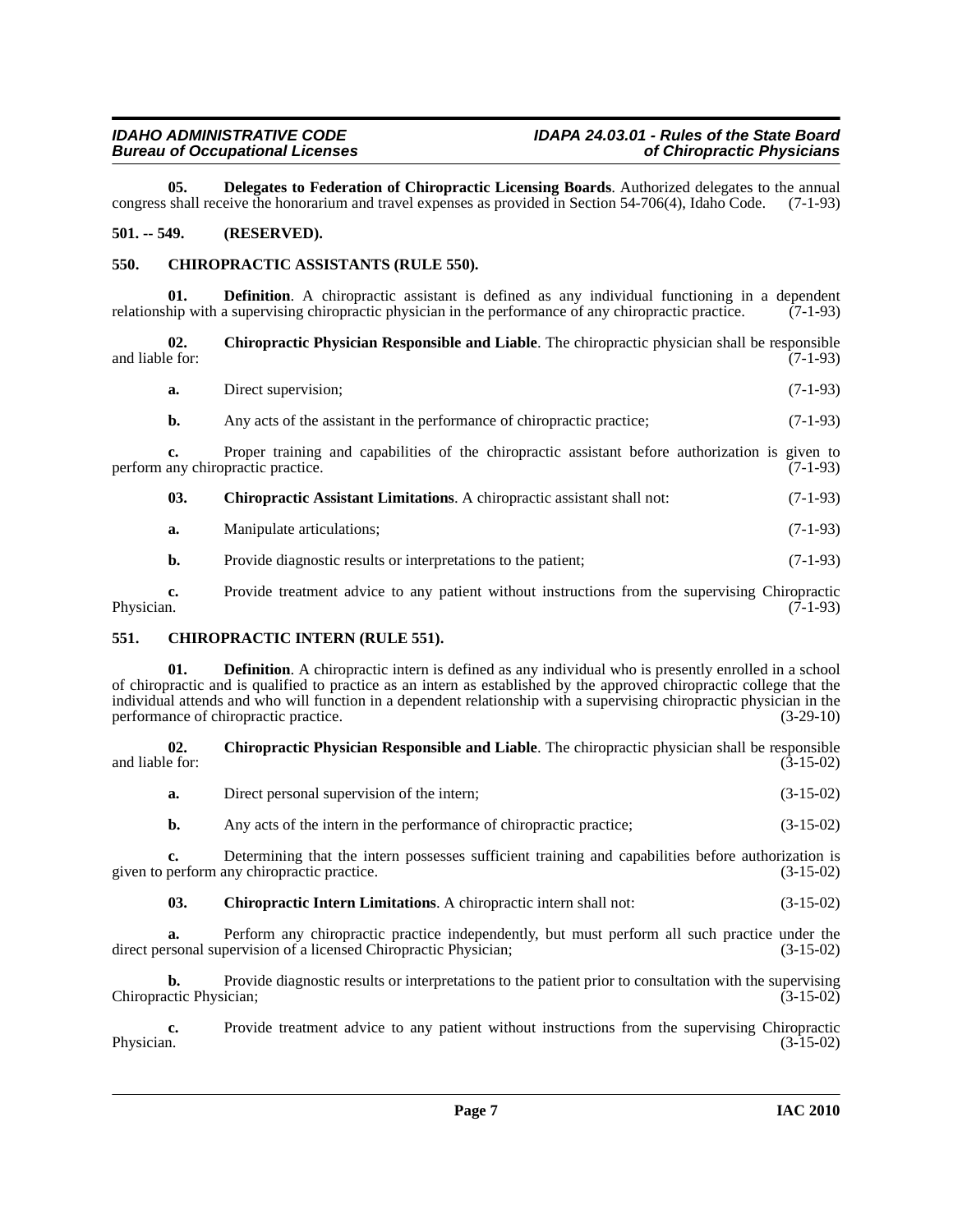## *IDAHO ADMINISTRATIVE CODE IDAPA 24.03.01 - Rules of the State Board*

#### <span id="page-7-10"></span><span id="page-7-0"></span>**552. TEMPORARY PRACTICE PERMITS (RULE 552).**

When an original application for license or internship is accepted by the board as being fully completed, in accordance with the requirements of the Idaho Chiropractic Physician Law and these Rules, a temporary permit to practice may be issued. (3-15-02) practice may be issued.

<span id="page-7-9"></span>**01.** Supervision Required. A permit holder may work only when under the direct personal supervision of a chiropractic physician currently licensed in Idaho. The name, address and signature of the supervising chiropractic physician shall appear on the application. (3-15-02)

<span id="page-7-6"></span>**02.** Only One Permit May Be Issued. Only one (1) permit may be issued under any circumstances to any individual. (3-15-02) (3-15-02)

<span id="page-7-11"></span>**03. Validity of Temporary Permits.** Temporary permit to practice will be valid for a period not to exceed twelve (12) months and only: (3-15-02)

**a.** In the case of an applicant for Idaho licensure, until the results of the next scheduled examination have been released. No work permit will be issued to an applicant who has previously failed an examination for licensure in this or any other state, territory, possession, or country more than once. Failure to sit for the next scheduled examination will invalidate the work permit and no further permits will be issued. (3-29-10)

**b.** In the case of an intern, until the scheduled date of graduation from an approved school of chiropractic. Upon original application for licensure in Idaho, the intern permit may be extended by the board until the results of the next scheduled examination have been released. No work permit will be issued to an applicant who has previously failed an examination for licensure in this or any other state, territory, possession, or country more than once. Failure to sit for the next scheduled examination will invalidate the work permit and no further permits will be issued. (3-29-10) will be issued.  $(3-29-10)$ 

#### <span id="page-7-1"></span>**553. -- 559. (RESERVED).**

#### <span id="page-7-8"></span><span id="page-7-2"></span>**560. SUPERVISION OF ATHLETIC TRAINERS.**

Idaho licensed chiropractic physicians who are designated as a directing physician responsible for the supervision of licensed athletic trainers shall comply with all duties and responsibilities of a directing physician as set forth in IDAPA 22.01.10, "Rules for the Licensure of Athletic Trainers to Practice in Idaho," except that designated chiropractic physicians shall not be required to register. (4-11-06)

#### <span id="page-7-3"></span>**561. -- 599. (RESERVED).**

#### <span id="page-7-5"></span><span id="page-7-4"></span>**600. CHIROPRACTIC PEER REVIEW (RULE 600).**

<span id="page-7-7"></span>**01. Purpose and Composition of Peer Review Committee**. There is hereby established a Peer Review Committee, the members of which will function at the will of the Idaho State Board of Chiropractic Physicians.  $(7-1-98)$ 

**a.** The purpose of the Peer Review Committee is to review those matters relative to the appropriateness, quality, utilization, and cost of chiropractic care in the state of Idaho. (7-1-98)

**b.** The Committee will be comprised of a chairman and a minimum of five (5) members, all of whom will be appointed by the members of the Board, and all of whom will serve at the pleasure of the Board. They may be removed from the Committee by vote of the Board, at any time, without cause. (7-1-98)

**c.** The Board will appoint one (1) of its members to act as a liaison between the Board and the Committee. This liaison will serve at the pleasure of the Board and may be removed by the Board, at any time, without cause.  $(7-1-98)$ 

| 02. | Definitions. |  |  | $(7-1-98)$ |
|-----|--------------|--|--|------------|
|     |              |  |  |            |

**a.** "Board" means the Idaho State Board of Chiropractic Physicians. (7-1-98)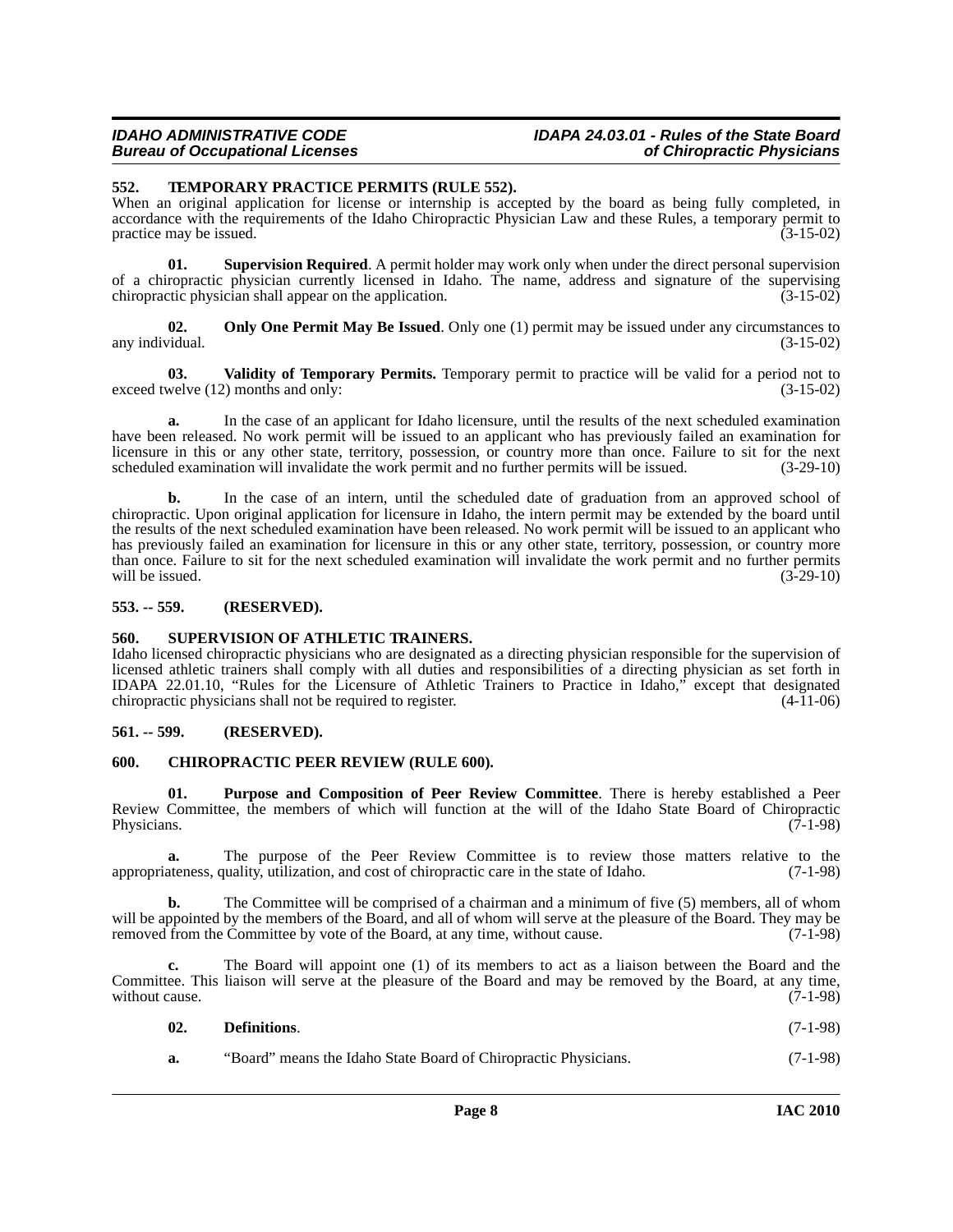**b.** "Patient" means an individual who has received treatment from an Idaho licensed chiropractor, or who has received treatment under the supervision or direction of an Idaho licensed chiropractor, which treatment is within the scope of practice for a chiropractor within the state of Idaho. (7-1-98) within the scope of practice for a chiropractor within the state of Idaho.

**c.** "Peer Review" means an evaluation performed by members of the Committee, which review will include the appropriateness, quality, utilization, and cost of chiropractic services and ethical performance of chiropractic care. (7-1-98)

**d.** "Peer Review Committee Members" shall mean those individuals appointed by the Board to serve eer Review Committee. (7-1-98) on the Peer Review Committee.

**e.** "Individual Reviewers" means those individual members of the Committee who are designated by the chairman of the Committee to conduct a peer review evaluation of any particular matter. (7-1-98)

#### <span id="page-8-0"></span>**03. Committee Criteria**. (7-1-98)

**a.** Requirements for Membership: To be considered for appointment to the Committee, an applicant  $\frac{1}{7}$  shall:  $\frac{1}{7}$  shall:  $\frac{1}{7}$  shall:  $\frac{1}{7}$  shall:

i. Hold a current Idaho license to practice chiropractic, which license is in good standing and which r been the subject of a formal disciplinary action in any jurisdiction: (7-1-98) has never been the subject of a formal disciplinary action in any jurisdiction;

ii. Be actively engaged in the practice of chiropractic for the past four (4) years, with the most recent two (2) of those years having been spent in Idaho. (7-1-98)

iii. Obtain such peer review training as may be required by the Board. (3-15-02)

**b.** Appointment Process: Each year the Board will notify all Idaho licensed chiropractors of the process and deadlines by which they may self-submit for membership on the Committee. (7-1-98)

i. The submissions will be maintained on file for one (1) year; after which time they will be discarded without notice to the applicants. (7-1-98)

ii. The Board will notify those individuals who are named to the Committee of their appointment. (7-1-98)

**c.** Limitations of Peer Review Committee Members. While serving on the Peer Review Committee, a member shall not: (7-1-98)

i. Solicit to do independent medical examinations and/or reviews for insurance companies, attorneys or other third parties; (7-1-98)

ii. Utilize any designation or other reference to Committee membership on any advertisement, including telephone book, office, letterhead, or any other place. (7-1-98)

**d.** Reimbursement: Committee members will be afforded expense reimbursement in accordance with state employee travel regulations upon Board approval. (7-1-98)

#### <span id="page-8-1"></span>**04. Standards**. (7-1-98)

In conducting any review, the Committee will utilize the Guidelines for Chiropractic Quality Assurance and Practice Parameters, Proceedings of the Mercy Center Consensus Conference, and Procedural/ Utilization Facts, Chiropractic/Physical Therapy Treatment Standards, a Reference Guide, 6th Edition, Robert E. Olson, D.C. (3-30-07)

**b.** The reviewing chiropractors will be expected to utilize their own experience and other reference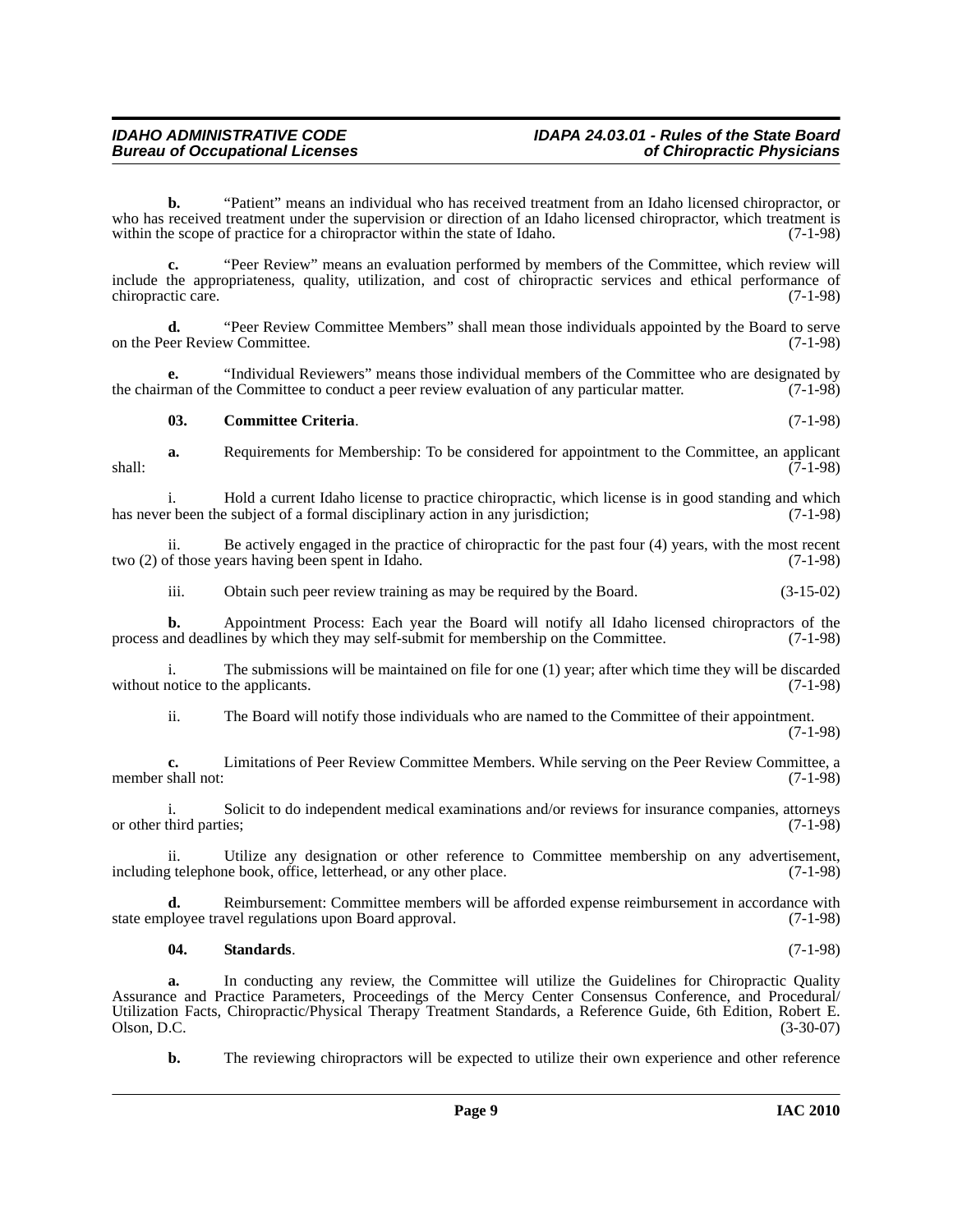## *IDAHO ADMINISTRATIVE CODE IDAPA 24.03.01 - Rules of the State Board*

sources in ascertaining the reasonableness and appropriateness of care provided.  $(7-1-98)$ 

<span id="page-9-4"></span>**05.** Who May Utilize the Services of the Committee. A request for peer review may be submitted to the Committee by a patient, the patient's legal representative, an insurer or other third-party payor or health care provider, or the treating chiropractic physician. (7-1-98)

**06. Form of Request**. A request for peer review must be submitted to the Committee on forms from the Board offices. (7-1-98) available from the Board offices.

<span id="page-9-2"></span><span id="page-9-1"></span>**07. Fees for Review**. The following fees will be assessed: (7-1-98)

**a.** If review is requested by a patient: no charge. (7-1-98)

**b.** If review is requested by a treating physician, an insurer or third party provider: (7-1-98)

i. One hundred twenty-five dollars  $(\$125)$  for a review of claims in the amount of one thousand  $\$1,000$  or less;  $(3-30-01)$ dollars  $(\$1,000)$  or less;

ii. Two hundred fifty dollars (\$250) for a review of claims in the amount of one thousand one dollars or more and not exceeding three thousand dollars (\$3,000): (3-30-01)  $($1,001)$  or more and not exceeding three thousand dollars  $($3,000)$ ;

iii. Three hundred fifty dollars  $(\$350)$  for a review of claims in the amount of three thousand one  $\$3,001)$  or more;  $(3-30-01)$ dollars  $(\$3,001)$  or more;

**c.** Payment for reviews by the insurer or third-party provider is required prior to implementation of  $(7-1-98)$ any review process.

#### <span id="page-9-3"></span>**08. Procedures for Review**. (7-1-98)

**a.** All reviews will be blind reviews. The identity of the patient, treating physician, and any insurer or ty payor for the services will be unknown to the individual reviewers. (7-1-98) third-party payor for the services will be unknown to the individual reviewers.

Peer review will be conducted only upon request. The opportunity for participation in the review will be made available to the non-requesting party or parties. With the exception of the treating chiropractic physician, there is no requirement of participation in the peer review process. (7-1-98) physician, there is no requirement of participation in the peer review process.

**c.** Reviews will be conducted by three (3) individual reviewers, to be chosen from the membership of the Committee by the chairman. (7-1-98)

**d.** The individual reviewers will conduct their evaluation, reach an agreement as to the outcome, and report that outcome to the chairman. If any of the parties desire to appeal this decision, they may within sixty (60) days of the decision notify the chairman who will appoint one (1) new reviewer to conduct an evaluation and report the outcome to the chairman. There will be no further rights to appeal. Decisions of the individual reviewer will not<br>be subject to challenge. (4-11-06) be subject to challenge.

**e.** The chairman will provide regular reports to the Board liaison. If it is the opinion of the reviewers that a licensed chiropractic physician has violated any of the laws and rules governing continued licensure, the Committee chairman will notify the Board liaison, immediately. The liaison will then refer the matter for further investigation and potential disciplinary action by the Board. (7-1-98)

#### <span id="page-9-0"></span>**601. RULEMAKING HISTORY PRIOR TO JULY 1, 1993 (RULE 601).**

Supersedes Rules adopted September 7, 1977 Authority Chapter 7, Title 54, Idaho Code, July 1, 1980 Adopted Under Emergency Provisions, June 10, 1982 Final Adoption, August 21, 1982 As Amended December 21, 1987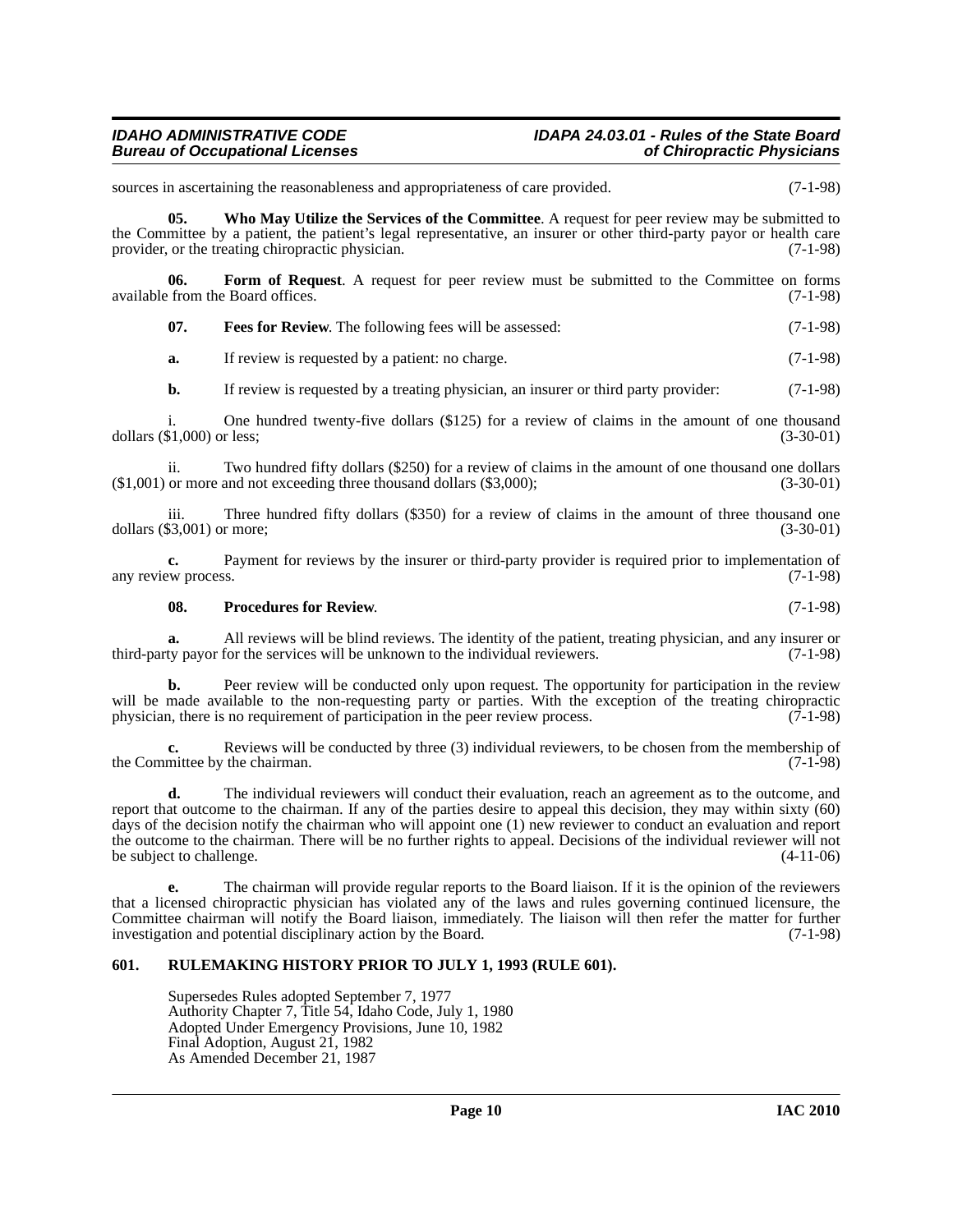Effective January 11, 1988 Adopted Under Emergency Provisions, March 29, 1993 Adopted Under Temporary Provisions, July 1, 1997 (7-1-98)

<span id="page-10-0"></span>**602. -- 999. (RESERVED).**